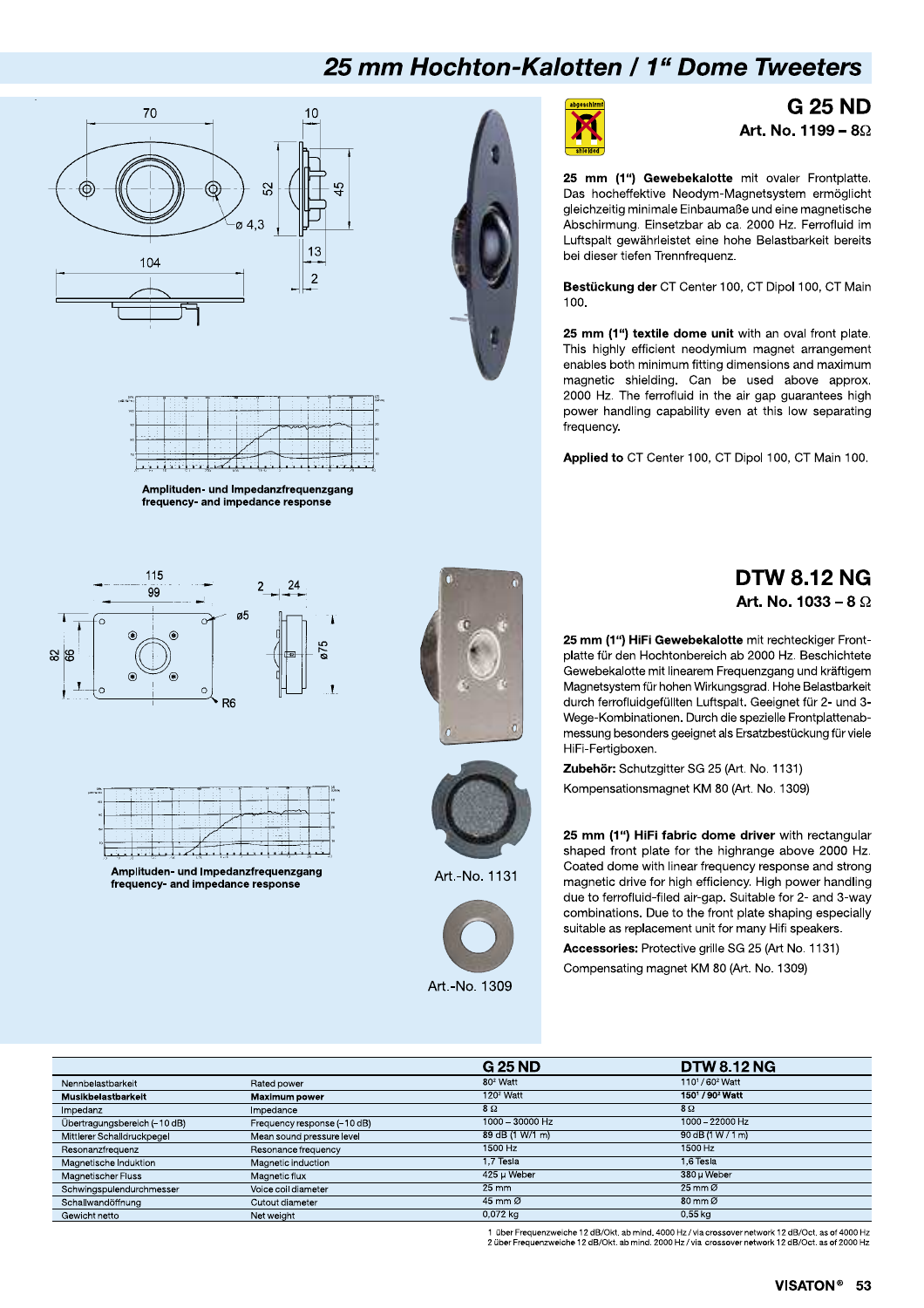# 25 mm Hochton-Kalotten / 1" Dome Tweeters

#### **SC 10 N** Art. No. 8011 - 8  $\Omega$



Magnetisch abgeschirmte 25 mm (1") Gewebekalotte für den Hochtonbereich ab 3000 Hz. Linearer Frequenzgang durch spezielle Kalottenbeschichtung und hohe Belastbarkeit durch ferrofluidgekühlte Schwingspule. Zusammen mit dem abgeschirmten Tiefmittelton-Chassis SC 13 besonders geeignet für den Einsatz in mittelgroßen 2-Weg-Kombinationen für Surround-Centerlautsprecher und Multi-Media-Boxen.

Bestückung des CENTER 130.

Magnetically shielded 25 mm (1") fabric dome driver for the highrange above 3000 Hz. Linear frequency response due to special dome coating and ferrofluid-cooled voicecoil for high power handling. Suitable for shielded medium sized 2-way combinations for surround center speakers and multi media systems in conjunction with the shielded low-midrange driver SC 13.

**Applied to CENTER 130.** 

## G 20 SC Art. No. 1185 - 8  $\Omega$



Magnetisch abgeschirmte 20 mm (0,8") High-End-Gewebekalotte für den Hochtonbereich ab 3.000 Hz. Durch optimale Kalottenform und Dämpfungsfilz auf dem Polkern wird ein äußerst linearer Frequenzgang ohne Resonanzen und ein sehr gutes Rundstrahlverhalten erreicht. Der kräftige Magnetantrieb und die ferrofluidgekühlte Schwingspule garantieren sowohl hohen Wirkungsgrad als auch hohe Belastbarkeit.

Bestückung der ARIA, ARIA2, ARIA DIPOL 1, COUPLET, VIB 130 TL, Vox 200, ARIA LIGHT, ARIA 2 LIGHT, COUPLET LIGHT, VOX 200 LIGHT, VOX 250 LIGHT.

Magnetically shielded 20 mm (0.8") High-end textile dome unit for use at tweeter frequencies of 3,000 Hz and above. The optimised dome shape and damping felt on the pole piece ensures a very balanced frequency response without resonance and excellent omnidirectional sound distribution. The powerful magnet drive and ferrofluid-cooled voice coil guarantee both high efficiency and excellent power handling capabilities.

Applied to ARIA, ARIA2, ARIA DIPOL 1, COUPLET, VIB 130 TL, VOX 200, ARIA LIGHT, ARIA 2 LIGHT, COUPLET LIGHT, VOX 200 LIGHT, VOX 250 LIGHT.



| 192            |            |            |                      | u                                          |
|----------------|------------|------------|----------------------|--------------------------------------------|
| 92             |            |            |                      | 30                                         |
| 40             | <b>ALC</b> |            |                      | м                                          |
| T <sub>0</sub> |            |            |                      | и                                          |
|                | н          | 200<br>10. | 500<br><b>Victor</b> | $\overline{10}$<br>$\overline{\mathbf{x}}$ |

Amplituden- und Impedanzfrequenzgang frequency- and impedance response



| 591<br>of Brittings |  |   |                  |                            |     |      |   |         |   | 鼠       |
|---------------------|--|---|------------------|----------------------------|-----|------|---|---------|---|---------|
| 900                 |  |   |                  |                            |     |      | ٠ |         |   | $^{40}$ |
| $\infty$            |  |   | <b>ALC</b>       |                            |     |      |   |         |   | 36      |
|                     |  |   | ٠<br>- 1<br>$-1$ |                            |     |      |   | ×.      |   |         |
| $\bullet$           |  |   | 1.1              |                            |     |      |   | a.<br>٠ | ٠ | $^{22}$ |
| 20                  |  |   |                  |                            |     |      |   |         |   | 10      |
|                     |  | w | m.               | $\mathcal{N}_{\text{ext}}$ | 569 | 1,07 |   |         |   |         |

Amplituden- und Impedanzfrequenzgang frequency- and impedance response



Abstrahlcharakteristik Radiation pattern 5000 Hz



Abstrahlcharakteristik

Radiation pattern 10000 Hz

Abstrahlcharakteristik Radiation pattern 20000 Hz

|                              |                             | <b>SC 10 N</b>                          | G 20 SC                                 |
|------------------------------|-----------------------------|-----------------------------------------|-----------------------------------------|
| Nennbelastbarkeit            | Rated power                 | 100 <sup>1</sup> / 50 <sup>2</sup> Watt | 120 <sup>1</sup> / 80 <sup>2</sup> Watt |
| Musikbelastbarkeit           | <b>Maximum power</b>        | 150 <sup>1</sup> / 80 <sup>2</sup> Watt | 1801 / 140 <sup>2</sup> Watt            |
| Impedanz                     | Impedance                   | $8\Omega$                               | $8\Omega$                               |
| Übertragungsbereich (-10 dB) | Frequency response (-10 dB) | $1000 - 20000$ Hz                       | $1200 - 30000$ Hz                       |
| Mittlerer Schalldruckpegel   | Mean sound pressure level   | 90 dB (1 W / 1 m)                       | 88 dB (1 W / 1 m)                       |
| Resonanzfrequenz             | Resonance frequency         | 1700 Hz                                 | 1800 Hz                                 |
| Magnetische Induktion        | Magnetic induction          | 1.3 Tesla                               |                                         |
| Magnetischer Fluss           | Magnetic flux               | 210 µ Weber                             | -                                       |
| Schwingspulendurchmesser     | Voice coil diameter         | $25 \text{ mm}$ $\varnothing$           | $20 \text{ mm}$ $\Omega$                |
| Schallwandöffnung            | Cutout diameter             | $85 \text{ mm}$ $\varnothing$           | $66$ mm $\varnothing$                   |
| Gewicht netto                | Net weight                  | $0.55$ kg                               | $0.388$ kg                              |

1 über Frequenzweiche 12 dB/Okt. ab mind. 4000 Hz / via crossover network 12 dB/Oct. as of 4000 Hz<br>2 über Frequenzweiche 12 dB/Okt. ab mind. 2000 Hz / via crossover network 12 dB/Oct. as of 2000 Hz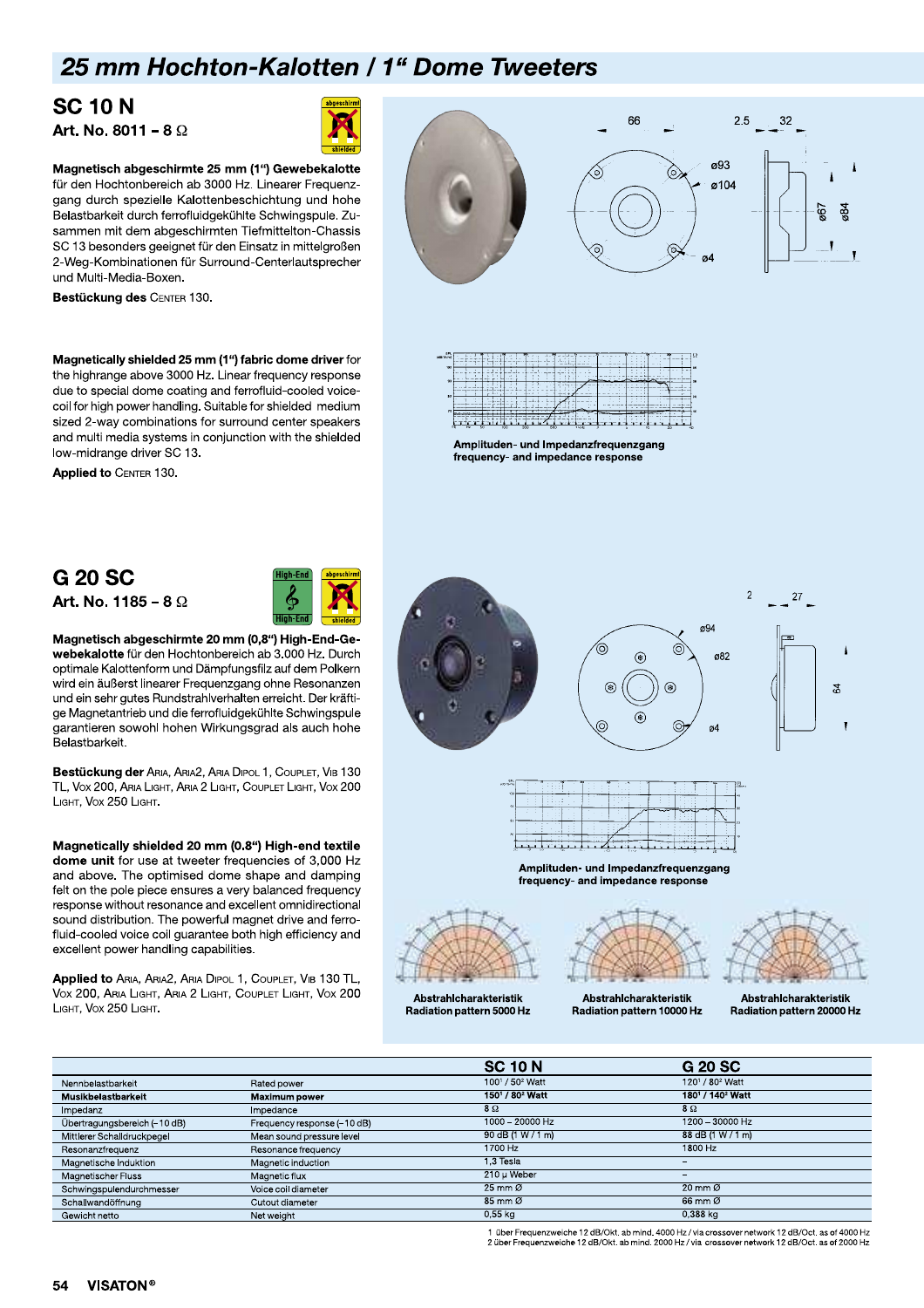# 20 mm & 14 mm Hochton-Kalotten / 0,8" & 0,6" Dome Tweeters











17.5



frequency- and impedance response

#### **DT 94** Art. No. 9003 - 4  $\Omega$ Art. No. 9004 - 8  $\Omega$

20 mm (0,8") HiFi Polycarbonatkalotte mit runder Frontplatte für den Hochtonbereich ab 3000 Hz. Ausgeglichener Frequenzgang mit Hochtonbrillanz und gutem Rundstrahlverhalten. Hohe Belastbarkeit durch ferrofluidgekühlte Schwingspule.

Bestückung der ALTO I, ALTO II, ALTO III c, ALTO LINE, STARLET, FONTANA.

20 mm (0.8") polycarbonate HiFi driver with round shaped front plate for the highrange above 3000 Hz. Balanced frequency response and good omnidirectional sound distribution. High power handling due to ferrofluidcooled voice-coil.

Applied to ALTO I, ALTO II, ALTO III c, ALTO LINE, STARLET, FONTANA.

#### **DTW 72** Art. No. 1004 - 8  $\Omega$

14 mm (0,6") Polycarbonatkalotte für den Hochtonbereich ab 4000 Hz. Ausgeglichener Frequenzgang und exzellentes Rundstrahlverhalten. Durch den kräftigen Magnetantrieb und das ultraleichte Diaphragma mit ferrofluidgekühlter Schwingspule läßt sich eine hohe Belastbarkeit mit gutem Wirkungsgrad realisieren.

Bestückung der ALTO GENESIS SAT.

14 mm (0.6") polycarbonate dome driver for the highrange above 4000 Hz. Balanced frequency response and excellent omnidirectional sound distribution. Due to the strong magnetic drive and the ultra-light dome in conjunction with the ferrofluid-cooled voice-coil good efficiency and high power handling

**Applied to ALTO GENESIS SAT.** 

|                              |                             | <b>DT94</b>                            | <b>DTW72</b>         |
|------------------------------|-----------------------------|----------------------------------------|----------------------|
| Nennbelastbarkeit            | Rated power                 | 70 <sup>1</sup> / 50 <sup>2</sup> Watt | 70 <sup>3</sup> Watt |
| Musikbelastbarkeit           | <b>Maximum power</b>        | 1001 / 80 <sup>2</sup> Watt            | $1103$ Watt          |
| Impedanz                     | Impedance                   | $4+8\Omega$                            | $4+8\Omega$          |
| Übertragungsbereich (-10 dB) | Frequency response (-10 dB) | $1200 - 22000$ Hz                      | $2200 - 23000$ Hz    |
| Mittlerer Schalldruckpegel   | Mean sound pressure level   | 90 dB (1 W / 1 m)                      | 91 dB (1 W / 1 m)    |
| Resonanzfrequenz             | Resonance frequency         | 1900 Hz                                | 3000 Hz              |
| Magnetische Induktion        | Magnetic induction          | 1.2 Tesla                              | 1.0 Tesla            |
| Magnetischer Fluss           | Magnetic flux               | 185 µ Weber                            | 65 µ Weber           |
| Schwingspulendurchmesser     | Voice coil diameter         | $20 \text{ mm}$ $\varnothing$          | 14 mm $\Omega$       |
| Schallwandöffnung            | Cutout diameter             | $64 \text{ mm}$ $\varnothing$          | $50 \text{ mm}$ $Q$  |
| Gewicht netto                | Net weight                  | $0.24$ kg                              | $0.075$ kg           |

1 über Frequenzweiche 12 dB/Okt. ab mind. 4000 Hz / via crossover network 12 dB/Oct. as of 4000 Hz<br>2 über Frequenzweiche 12 dB/Okt. ab mind. 2000 Hz / via crossover network 12 dB/Oct. as of 2000 Hz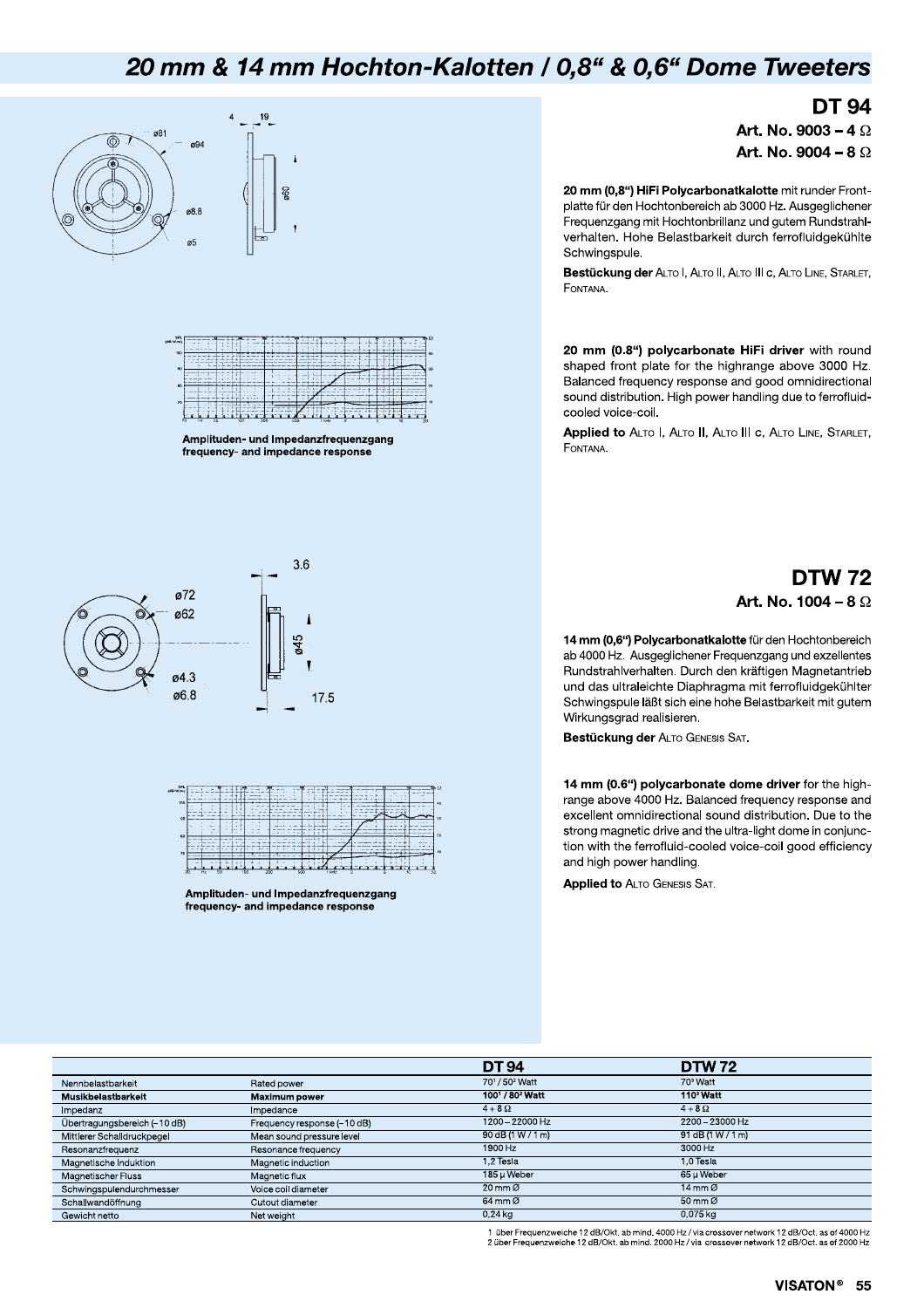## 13 mm & 10 mm Hochton-Kalotten / 0.5" & 0.4" Dome Tweeters

#### **CP13** Art. No. 4454 – 4 $\Omega$



Sehr kleine 13 mm (0.5") Hochtonkalotte mit Polycarbonat-Membran, ferrofluidgekühlter Schwingspule und sehr linearem Frequenzgang. Spritzige Höhen, hervorragendes **Bundstrahlverhalten** 

Für den Einsatz in in 2- oder 3-Wege Systemen kleiner und mittlerer Leistung oder als Zusatzhochtöner; Einbau- oder Aufbaumontage möglich, insbesondere dort, wo wenig Platz zur Verfügung steht (z. B. Spiegeldreieck, Türgriff).

Zubehör: Inklusive Montagering zum Einbau und Anschlußkabel.

Very compact 13 mm (0.5") ferro-fluid cooled tweeter with a polycarbonate cone, featuring an absolutely linear frequency response. Crisp high-range reproduction and excellent omnidirectional sound distribution. Tweeter in low to medium-output 2- or 3-way systems or as an additional tweeter. Can be surface or flush mounted. Especially suitable for mounting in confined spaces (e.g. mirror vicinity and door handles). **Art. No. 4454 – 4** 2<br> **Sehr kleine 13 mm (0,5") Hochtonklotte** mit Polycarbo-<br>
mat-Membrian, ferrofluidgekühlter Schwingspule und sehr<br>
linearem Frequenzgang. Spritzige Höhen, hervorragendes<br>
Rundstrahlverhalten<br>
Für den

Accessories: Mounting ring and connecting cables included

### SC<sub>5</sub> Art. No. 8005 – 8 $\Omega$



Magnetisch abgeschirmte 10 mm (0.4") HiFi-Polycarbonat-Kalotte für den Hochtonbereich ab 4000 Hz. Ausgeglichener Frequenzgang, exzellentes Rundstrahlverhalten und hoher Wirkungsgrad. Zusammen mit dem abgeschirmten Breitbandlautsprecher SC 8 besonders geeignet in kleinen, magnetisch abgeschirmten 2-Wege-Kombinationen für Surround-Centerlautsprecher und Multi-Media-Boxen. **Art. No. 8005 – 8 Ω**<br>
Magnetisch abgeschirmte 10 nm (0,4") HiFi-Poly-<br>
carbonal-Kalotte für den Hooftonbersich ab 4000 Hz.<br>
Ausgeglichener Frequenzgang, exzellentes Rundstrahl-<br>
verhalten und hoher Wirkungsgrad. Zusammen

Bestückung der CT CENTER 80.

Magnetically shielded 10 mm (0.4") polycarbonate dome driver for the highrange above 4000 Hz. Balanced frequency response excellent omnidirectional sound distribution and high efficiency. Suitable for small sized shielded 2-way combinations for surround center speakers and multi media systems in conjunction with the shielded fullrange driver SC 8.

**Applied to CT CENTER 80.** 





Amplituden- und Impedanzfreguenzgang frequency- and impedance response



SC 5<br>12.02.04

| <b>SP</b><br>B.W/m |  |  |   |  |  |  |  |  |  |  |  |  |  |  |  |  |  |  |  |  |  |  |  |  |  |  |  |  |  |  |  |  | 10 <sub>0</sub> |
|--------------------|--|--|---|--|--|--|--|--|--|--|--|--|--|--|--|--|--|--|--|--|--|--|--|--|--|--|--|--|--|--|--|--|-----------------|
| 100                |  |  |   |  |  |  |  |  |  |  |  |  |  |  |  |  |  |  |  |  |  |  |  |  |  |  |  |  |  |  |  |  |                 |
|                    |  |  |   |  |  |  |  |  |  |  |  |  |  |  |  |  |  |  |  |  |  |  |  |  |  |  |  |  |  |  |  |  |                 |
| 10                 |  |  |   |  |  |  |  |  |  |  |  |  |  |  |  |  |  |  |  |  |  |  |  |  |  |  |  |  |  |  |  |  |                 |
| 40                 |  |  |   |  |  |  |  |  |  |  |  |  |  |  |  |  |  |  |  |  |  |  |  |  |  |  |  |  |  |  |  |  |                 |
|                    |  |  |   |  |  |  |  |  |  |  |  |  |  |  |  |  |  |  |  |  |  |  |  |  |  |  |  |  |  |  |  |  |                 |
| 70                 |  |  |   |  |  |  |  |  |  |  |  |  |  |  |  |  |  |  |  |  |  |  |  |  |  |  |  |  |  |  |  |  |                 |
|                    |  |  | - |  |  |  |  |  |  |  |  |  |  |  |  |  |  |  |  |  |  |  |  |  |  |  |  |  |  |  |  |  |                 |

Amplituden- und Impedanzfreguenzgang 0°/30° frequency- and impedance response  $0^{\circ}/30^{\circ}$ 

|                              |                             | <b>CP13</b>              | SC <sub>5</sub>               |  |
|------------------------------|-----------------------------|--------------------------|-------------------------------|--|
| Nennbelastbarkeit            | Rated power                 | 60 <sup>1</sup> Watt     | 60 <sup>1</sup> Watt          |  |
| Musikbelastbarkeit           | <b>Maximum power</b>        | 100 <sup>1</sup> Watt    | $100^{\circ}$ Watt            |  |
| Impedanz                     | Impedance                   | $4\Omega$                | $8\Omega$                     |  |
| Übertragungsbereich (-10 dB) | Frequency response (-10 dB) | 1700 - 22000 Hz          | 1500 - 22000 Hz               |  |
| Mittlerer Schalldruckpegel   | Mean sound pressure level   | 86 dB (1 W / 1 m)        | 90dB(1W/1m)                   |  |
| Resonanzfrequenz             | Resonance frequency         | 2400 Hz                  | 2500 Hz                       |  |
| Magnetische Induktion        | Magnetic induction          | $\overline{\phantom{0}}$ | 0.7 Tesla                     |  |
| Magnetischer Fluss           | Magnetic flux               | $\overline{\phantom{0}}$ | 33 µ Weber                    |  |
| Schwingspulendurchmesser     | Voice coil diameter         | $13$ mm $\varnothing$    | $13$ mm $\varnothing$         |  |
| Schallwandöffnung            | Cutout diameter             | 33,5 mm                  | $48 \text{ mm}$ $\varnothing$ |  |
| Gewicht netto                | Net weight                  | $0,026$ kg               | $0.098$ kg                    |  |

1 über Frequenzweiche 12 dB/Okt. ab mind. 6000 Hz / via crossover network 12 dB/Oct. as of 6000 Hz